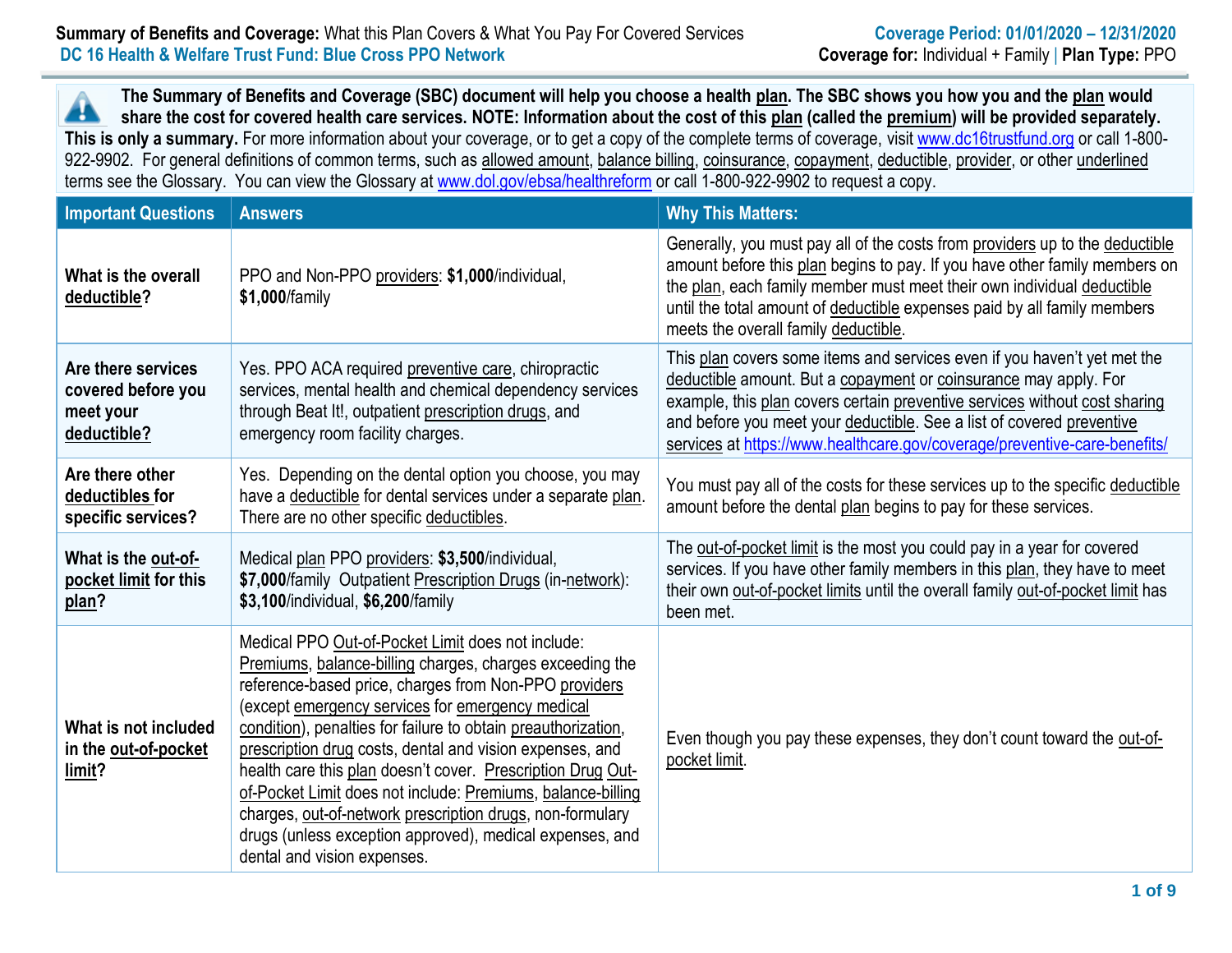| <b>Important Questions</b>                             | <b>Answers</b>                                                                                                                                                                                                                                                                                                              | <b>Why This Matters:</b>                                                                                                                                                                                                                                                                                                                                                                                                                                                              |
|--------------------------------------------------------|-----------------------------------------------------------------------------------------------------------------------------------------------------------------------------------------------------------------------------------------------------------------------------------------------------------------------------|---------------------------------------------------------------------------------------------------------------------------------------------------------------------------------------------------------------------------------------------------------------------------------------------------------------------------------------------------------------------------------------------------------------------------------------------------------------------------------------|
| Will you pay less if<br>you use a network<br>provider? | Yes. See www.anthem.com/ca or call the Trust Fund Office<br>at 1-800-922-9902 for a list of PPO providers. For a list of<br>Anthem Blue Card providers outside of California see<br>www.bluecares.com or call 1-800-810-2583. For mental<br>health and chemical dependency benefits, contact Beat It! at<br>1-800-828-3939. | This plan uses a provider network. You will pay less if you use a provider in<br>the plan's network. You will pay the most if you use an out-of-network<br>provider, and you might receive a bill from a provider for the difference<br>between the provider's charge and what your plan pays (balance billing).<br>Be aware your network provider might use an out-of-network provider for<br>some services (such as lab work). Check with your provider before you get<br>services. |
| Do you need a<br>referral to see a<br>specialist?      | No. However, preauthorization from Care Counseling is<br>required to receive the highest level of benefits. Please call<br>Care Counseling at 1-800-999-1999 for more information.                                                                                                                                          | You can see the specialist you choose without a referral.                                                                                                                                                                                                                                                                                                                                                                                                                             |

All **copayment** and **coinsurance** costs shown in this chart are after your **deductible** has been met, if a **deductible** applies. A

| <b>Common</b>                                                |                                                     |                                                                                                                          | <b>What You Will Pay</b>                           | <b>Limitations, Exceptions, &amp; Other Important</b><br><b>Information</b>                                                                                                                                   |  |
|--------------------------------------------------------------|-----------------------------------------------------|--------------------------------------------------------------------------------------------------------------------------|----------------------------------------------------|---------------------------------------------------------------------------------------------------------------------------------------------------------------------------------------------------------------|--|
| <b>Medical Event</b>                                         | <b>Services You May Need</b>                        | <b>PPO Provider</b><br>(You will pay the least)                                                                          | <b>Non-PPO Provider</b><br>(You will pay the most) |                                                                                                                                                                                                               |  |
|                                                              | Primary care visit to treat<br>an injury or illness | \$20 copayment/visit                                                                                                     | 50% coinsurance plus balance<br>billing.           | None.                                                                                                                                                                                                         |  |
| If you visit a health<br>care provider's<br>office or clinic | <b>Specialist visit</b>                             | \$20 copayment/visit<br>(reimbursed if you call the<br>Care Counseling program<br>before the service is<br>obtained).    | 50% coinsurance plus balance<br>billing.           | None.                                                                                                                                                                                                         |  |
|                                                              | Preventive<br>care/screening/<br>immunization       | No charge, deductible does<br>not apply.                                                                                 | 50% coinsurance plus balance<br>billing.           | You may have to pay for services that aren't<br>preventive. Ask your provider if the services<br>needed are preventive. Then check what your<br>plan will pay for.                                            |  |
| If you have a test                                           | Diagnostic test (x-ray,<br>blood work)              | \$20 copayment/procedure<br>(reimbursed if you cal the<br>Care Counseling program<br>before the service is<br>obtained). | 50% coinsurance plus balance<br>billing.           | Lab services obtained in a provider's office but<br>sent to a free-standing lab for processing<br>require a separate lab copayment (unless<br>preauthorization from Care Counseling<br>Services is obtained). |  |
|                                                              | Imaging (CT/PET scans,<br>MRIs)                     | \$20 copayment/provider/ visit<br>(reimbursed if you call the<br>Care Counseling program                                 | 50% coinsurance plus balance<br>billing.           | None.                                                                                                                                                                                                         |  |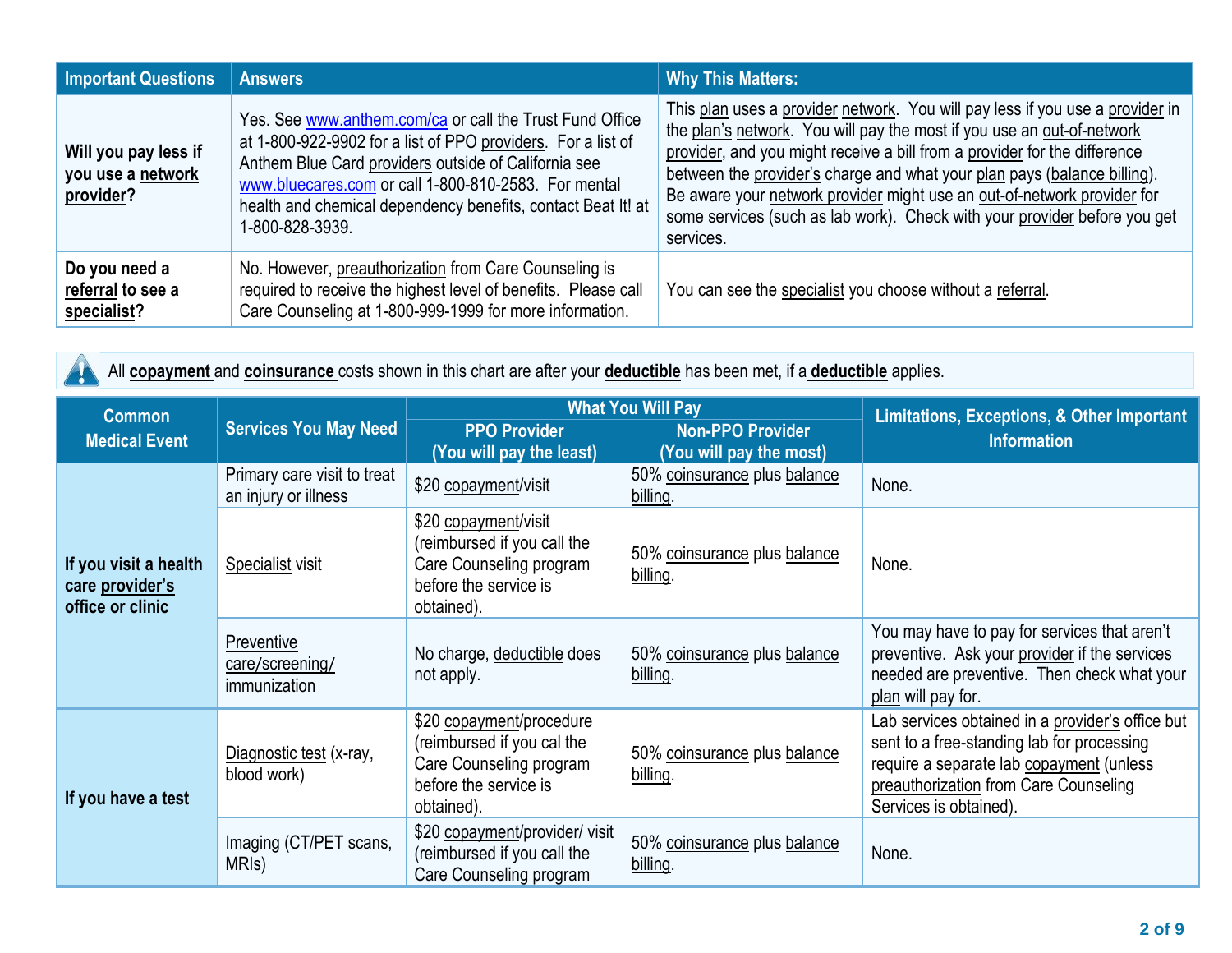| <b>Common</b>                                                                                                                                                         |                                    |                                                                                                    | <b>What You Will Pay</b>                                                                                                                                                                                                        | <b>Limitations, Exceptions, &amp; Other Important</b>                                                                                                                                                                                                                                                                                                                                                                                                            |
|-----------------------------------------------------------------------------------------------------------------------------------------------------------------------|------------------------------------|----------------------------------------------------------------------------------------------------|---------------------------------------------------------------------------------------------------------------------------------------------------------------------------------------------------------------------------------|------------------------------------------------------------------------------------------------------------------------------------------------------------------------------------------------------------------------------------------------------------------------------------------------------------------------------------------------------------------------------------------------------------------------------------------------------------------|
| <b>Medical Event</b>                                                                                                                                                  | <b>Services You May Need</b>       | <b>PPO Provider</b><br>(You will pay the least)                                                    | <b>Non-PPO Provider</b><br>(You will pay the most)                                                                                                                                                                              | <b>Information</b>                                                                                                                                                                                                                                                                                                                                                                                                                                               |
|                                                                                                                                                                       |                                    | before the service is<br>obtained).                                                                |                                                                                                                                                                                                                                 |                                                                                                                                                                                                                                                                                                                                                                                                                                                                  |
| If you need drugs<br>to treat your illness<br>or condition<br>More information<br>about <b>prescription</b><br>drug coverage is<br>available at<br>www.welldynerx.com | Formulary drugs                    | Retail (30-day supply): \$4<br>copayment/fill<br>Mail Order (90-day supply):<br>\$8 copayment/fill | You must pay 100% of the cost<br>at the time of purchase, and<br>submit a claim for<br>reimbursement. The Plan will<br>reimburse the cost of the drug if<br>filled at an in-network pharmacy,<br>less the applicable copayment. | • Deductible does not apply. Your cost sharing<br>counts toward the out-of-pocket limit for<br>prescription drugs.<br>$\bullet$ If the cost of the drug is less than the<br>copayment, you pay just the drug cost.<br>• No charge for FDA-approved generic<br>contraceptives (or brand name contraceptives<br>if a generic is medically inappropriate).<br>• Your provider can request a formulary<br>exception if you are not able to take a<br>formulary drug. |
| or call 1-888-479-<br>2000.                                                                                                                                           | Non-Formulary drugs<br>Not covered |                                                                                                    | Not covered                                                                                                                                                                                                                     | You pay 100% of these drugs, even in-network<br>(unless an exception is approved by the PBM).                                                                                                                                                                                                                                                                                                                                                                    |
|                                                                                                                                                                       | <b>Specialty drugs</b>             | \$20 copayment/fill, plus 20%<br>coinsurance.                                                      | Not covered                                                                                                                                                                                                                     | Physician administered drugs and infusion<br>drugs provided under a Home Health program<br>require preauthorization to avoid nonpayment.                                                                                                                                                                                                                                                                                                                         |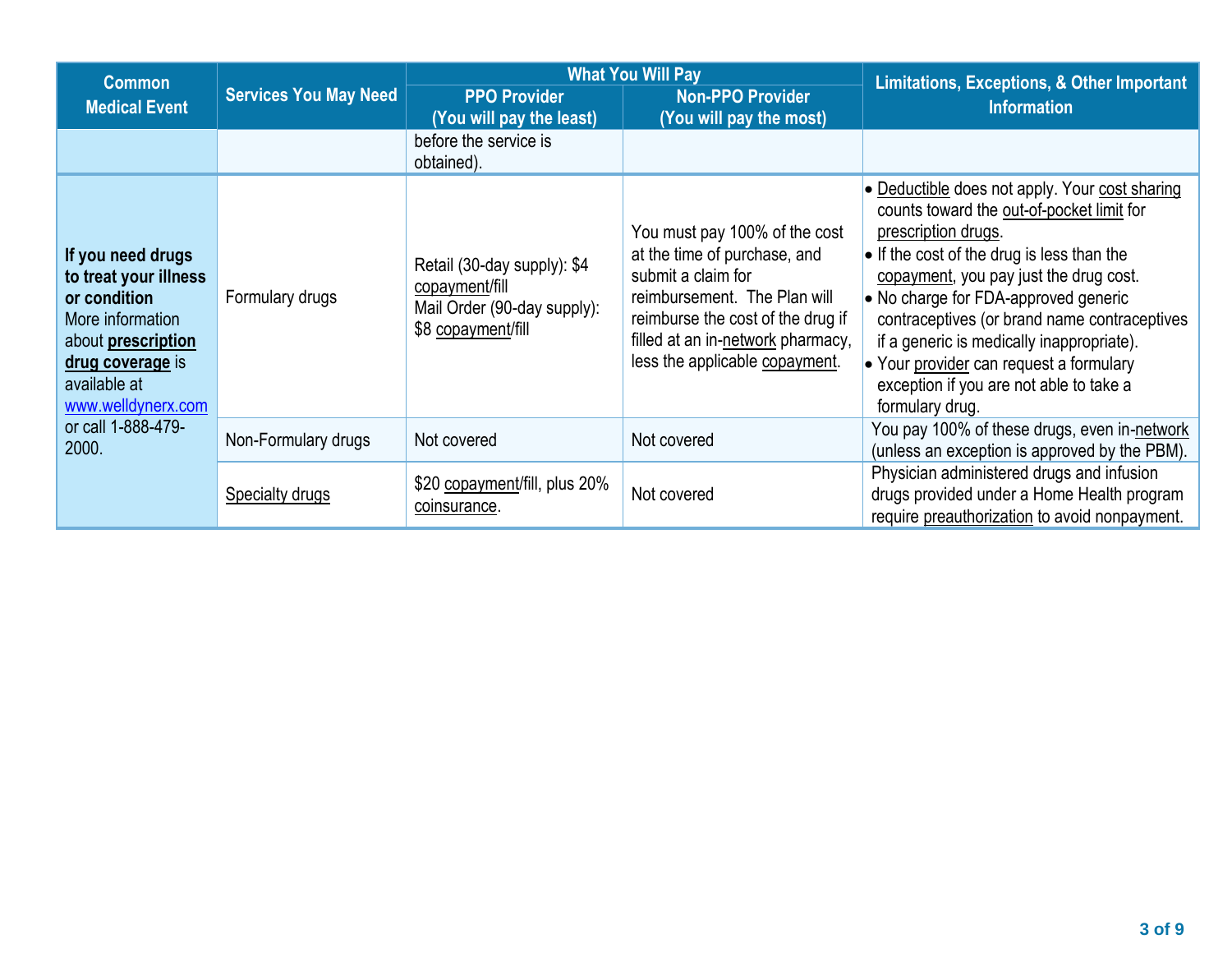| <b>Common</b>                                        |                                                      |                                                                                                                       | <b>What You Will Pay</b>                                                                                                                         | <b>Limitations, Exceptions, &amp; Other Important</b>                                                                                                                                                                                                                                                                                                                                                                                                                                                                                                                                                                                                                            |  |
|------------------------------------------------------|------------------------------------------------------|-----------------------------------------------------------------------------------------------------------------------|--------------------------------------------------------------------------------------------------------------------------------------------------|----------------------------------------------------------------------------------------------------------------------------------------------------------------------------------------------------------------------------------------------------------------------------------------------------------------------------------------------------------------------------------------------------------------------------------------------------------------------------------------------------------------------------------------------------------------------------------------------------------------------------------------------------------------------------------|--|
| <b>Services You May Need</b><br><b>Medical Event</b> |                                                      | <b>PPO Provider</b><br>(You will pay the least)                                                                       | <b>Non-PPO Provider</b><br>(You will pay the most)                                                                                               | <b>Information</b>                                                                                                                                                                                                                                                                                                                                                                                                                                                                                                                                                                                                                                                               |  |
| If you have<br>outpatient surgery                    | Facility fee (e.g.,<br>ambulatory surgery<br>center) | \$20 copayment/visit<br>(reimbursed if you call the<br>Care Counseling program<br>before the service is<br>obtained). | <b>Ambulatory Surgical Center:</b><br>25% coinsurance. plus balance<br>billing.<br>Outpatient Hospital: 50%<br>coinsurance plus balance billing. | • Preauthorization of elective surgery at an<br>ambulatory surgery center is required to avoid<br>a 25% penalty.<br>• Arthroscopies, cataract surgery, and<br>colonoscopies performed in an outpatient<br>hospital setting are subject to a maximum<br>allowed charge for the facility fee of \$6,000 per<br>arthroscopy, \$2,000 per cataract surgery, and<br>\$1,500 per colonoscopy. (These limits do not<br>apply to surgery in an ambulatory surgery<br>center.)<br>• Non-PPO facility fee for arthroscopy, cataract<br>surgery, and colonoscopy are subject to a<br>maximum payment of \$350.<br>Charges over these limits do not count toward<br>the out-of-pocket limit. |  |
|                                                      | Physician/surgeon fees                               | \$20 copayment/visit<br>(reimbursed if you call<br>theCare Counseling program<br>before the service is<br>obtained).  | 50% coinsurance plus balance<br>billing.                                                                                                         | None.                                                                                                                                                                                                                                                                                                                                                                                                                                                                                                                                                                                                                                                                            |  |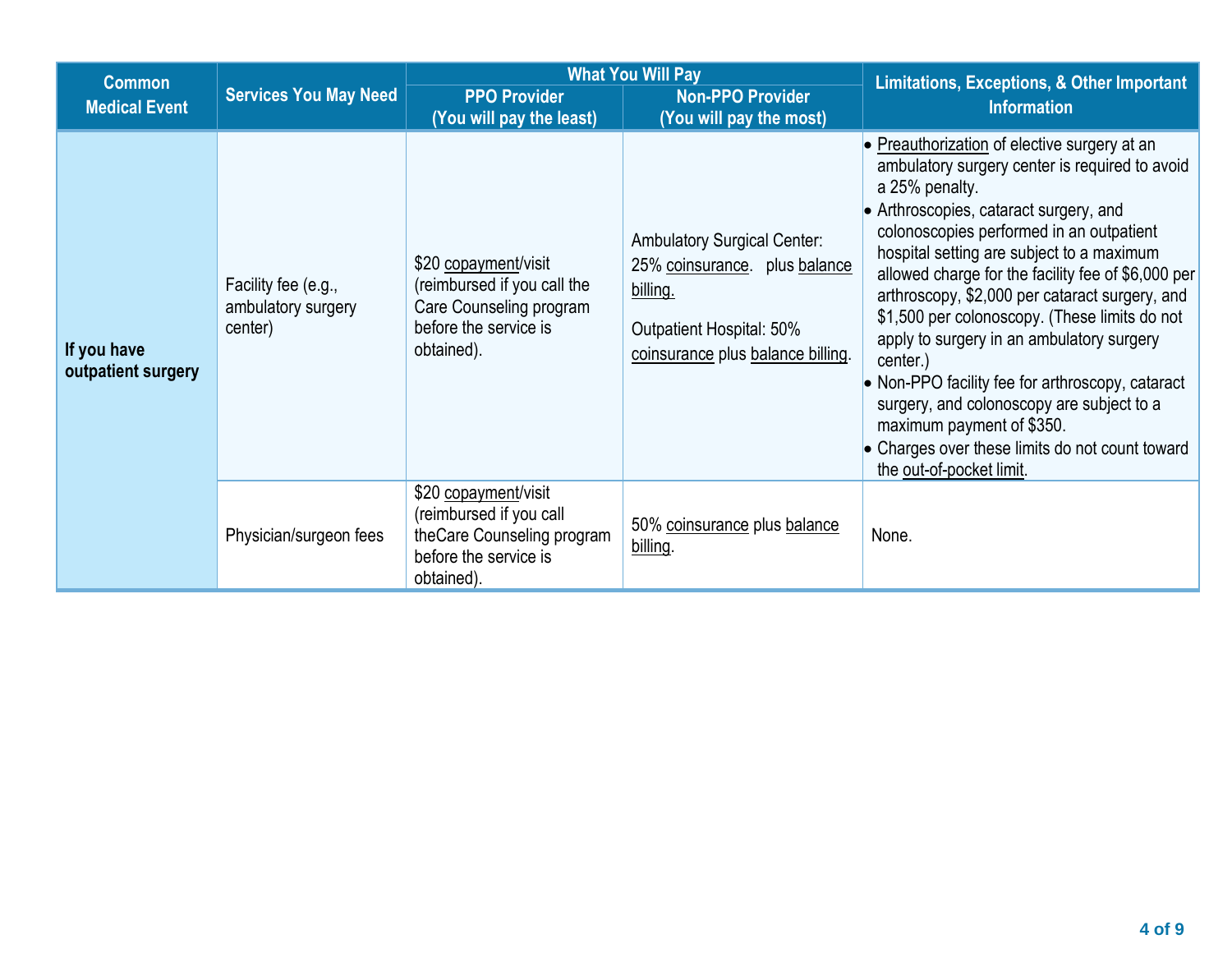| <b>What You Will Pay</b><br><b>Common</b>     |                                       |                                                                                                                       |                                                                                                                                                                                  | <b>Limitations, Exceptions, &amp; Other Important</b>                                                                                                                                                                                                                                                                                                                                          |  |
|-----------------------------------------------|---------------------------------------|-----------------------------------------------------------------------------------------------------------------------|----------------------------------------------------------------------------------------------------------------------------------------------------------------------------------|------------------------------------------------------------------------------------------------------------------------------------------------------------------------------------------------------------------------------------------------------------------------------------------------------------------------------------------------------------------------------------------------|--|
| <b>Medical Event</b>                          | <b>Services You May Need</b>          | <b>PPO Provider</b><br>(You will pay the least)                                                                       | <b>Non-PPO Provider</b><br>(You will pay the most)                                                                                                                               | <b>Information</b>                                                                                                                                                                                                                                                                                                                                                                             |  |
|                                               | Emergency room care                   | \$100 copayment/visit.<br>Deductible does not apply.                                                                  | \$100 copayment/ visit, plus<br>balance billing. Deductible does<br>not apply.                                                                                                   | Copayment waived if transported to the<br>hospital by professional ambulance or if you<br>are admitted to the hospital directly from the<br>emergency room. Physician/professional<br>services may be billed separately.                                                                                                                                                                       |  |
| If you need<br>immediate medical<br>attention | Emergency medical<br>transportation   | \$100 copayment/trip.                                                                                                 | \$100 copayment/trip.                                                                                                                                                            | Covered only where patient's medical<br>condition requires paramedic support, and to<br>the first hospital where treatment is given.<br>Physician/professional services may be billed<br>separately.                                                                                                                                                                                           |  |
|                                               | Urgent care                           | \$20 copayment/visit<br>(reimbursed if you call the<br>Care Counseling program<br>before the service is<br>obtained). | 50% coinsurance plus balance<br>billing.                                                                                                                                         | Physician/professional services may be billed<br>separately.                                                                                                                                                                                                                                                                                                                                   |  |
| If you have a<br>hospital stay                | Facility fee (e.g., hospital<br>room) | No charge.                                                                                                            | 50% coinsurance (no charge<br>except balance billing if<br>condition is life threatening and<br>you are admitted through the<br>emergency room until medically<br>safe to move). | • Non-emergency admission requires<br>preauthorization from Anthem to avoid a 25%<br>penalty.<br>• Total hip or total knee replacement surgeries<br>performed within the state of California are<br>subject to a maximum facility fee allowed<br>charge of \$30,000 per surgery.<br>• Charges over plan limits do not count toward<br>the out-of-pocket limit.<br>• Semi-private room covered. |  |
|                                               | Physician/surgeon fees                | No charge.                                                                                                            | 50% coinsurance plus balance<br>billing.                                                                                                                                         | None.                                                                                                                                                                                                                                                                                                                                                                                          |  |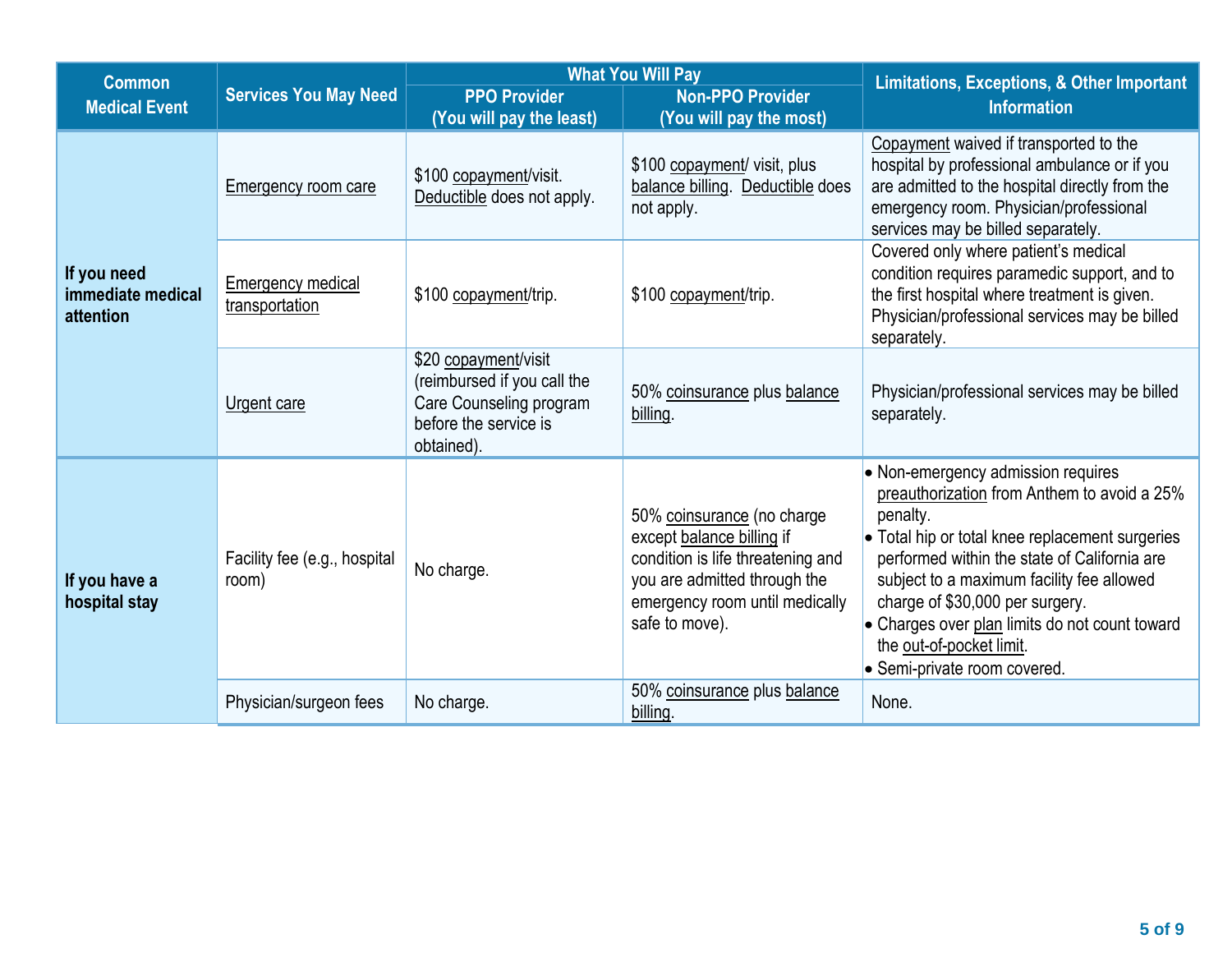| <b>Common</b>                                                   |                                                        |                                                                                                                                                                                  | <b>What You Will Pay</b>                                                                                                                                                                                 | <b>Limitations, Exceptions, &amp; Other Important</b><br><b>Information</b>                                                                                                |  |
|-----------------------------------------------------------------|--------------------------------------------------------|----------------------------------------------------------------------------------------------------------------------------------------------------------------------------------|----------------------------------------------------------------------------------------------------------------------------------------------------------------------------------------------------------|----------------------------------------------------------------------------------------------------------------------------------------------------------------------------|--|
| <b>Medical Event</b>                                            | <b>Services You May Need</b>                           | <b>PPO Provider</b><br>(You will pay the least)                                                                                                                                  | <b>Non-PPO Provider</b><br>(You will pay the most)                                                                                                                                                       |                                                                                                                                                                            |  |
| If you need mental                                              | Outpatient services                                    | Anthem: No charge.<br>Beat It!: No charge,<br>deductible does not apply.                                                                                                         | 50% coinsurance plus balance<br>billing.                                                                                                                                                                 | Deductible does not apply to Beat It!.                                                                                                                                     |  |
| health, behavioral<br>health, or<br>substance abuse<br>services | Inpatient services                                     | Anthem: No charge.<br>Beat It!: No charge,<br>deductible does not apply.                                                                                                         | 50% coinsurance plus balance<br>billing (no charge except<br>balance billing if condition is life<br>threatening and you are<br>admitted through the emergency<br>room until medically safe to<br>move). | Non-emergency admission requires<br>preauthorization from Anthem or Beat It!.<br>Deductible does not apply to Beat It!.                                                    |  |
|                                                                 | Office visits                                          | \$20 copayment/visit<br>(reimbursed if you call the<br>Care Counseling program<br>before the service is<br>obtained).                                                            | 50% coinsurance plus balance<br>billing.                                                                                                                                                                 | • Cost sharing does not apply for preventive<br>services.<br>• Maternity care may include tests and services<br>described somewhere else in the SBC (i.e.,<br>ultrasound). |  |
| If you are pregnant                                             | Childbirth/delivery<br>professional services           | No charge.                                                                                                                                                                       | 50% coinsurance plus balance<br>billing.                                                                                                                                                                 | None.                                                                                                                                                                      |  |
|                                                                 | Childbirth/delivery facility<br>No charge.<br>services | 50% coinsurance (no charge<br>except balance billing if<br>condition is life threatening and<br>you are admitted through the<br>emergency room until medically<br>safe to move). | Semi-private room covered.<br>Hospital stay of more than 48 hours for vaginal<br>delivery or 96 hours for C-section requires<br>preauthorization from Anthem to avoid a 25%<br>penalty.                  |                                                                                                                                                                            |  |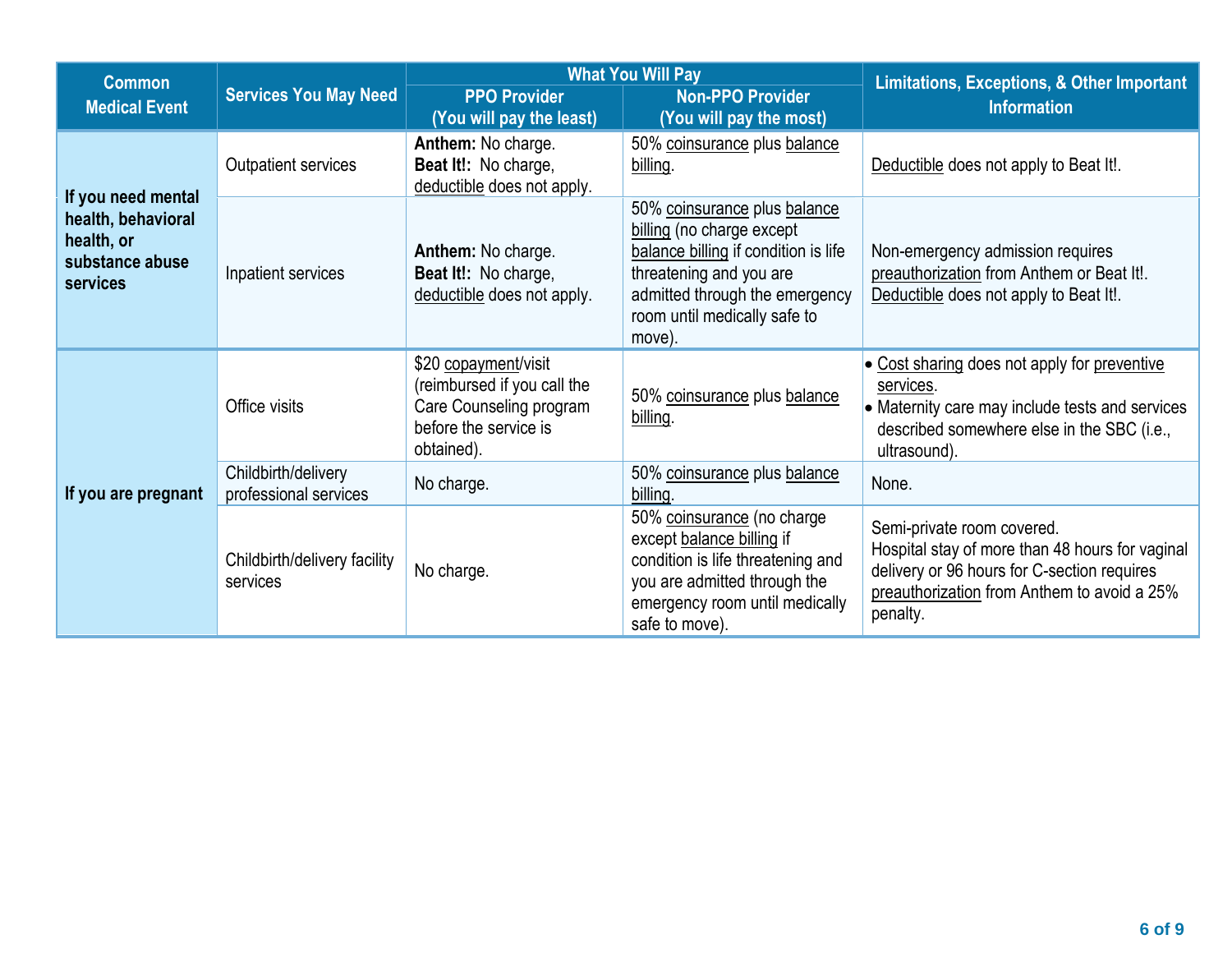| <b>Common</b>                          | <b>Services You May Need</b>       |                                                                                                                                                                     | <b>What You Will Pay</b>                                                                                                                                                         | <b>Limitations, Exceptions, &amp; Other Important</b>                                                                                                                                                                                                           |  |
|----------------------------------------|------------------------------------|---------------------------------------------------------------------------------------------------------------------------------------------------------------------|----------------------------------------------------------------------------------------------------------------------------------------------------------------------------------|-----------------------------------------------------------------------------------------------------------------------------------------------------------------------------------------------------------------------------------------------------------------|--|
| <b>Medical Event</b>                   |                                    | <b>PPO Provider</b>                                                                                                                                                 | <b>Non-PPO Provider</b>                                                                                                                                                          | <b>Information</b>                                                                                                                                                                                                                                              |  |
|                                        |                                    | (You will pay the least)                                                                                                                                            | (You will pay the most)                                                                                                                                                          |                                                                                                                                                                                                                                                                 |  |
|                                        | Home health care                   | \$10 copayment/visit.                                                                                                                                               | 50% coinsurance plus balance<br>billing.                                                                                                                                         | Limited to 100 visits per calendar year.                                                                                                                                                                                                                        |  |
|                                        | <b>Rehabilitation services</b>     | Outpatient: \$20 copayment/<br>provider/visit (reimbursed if<br>you call the Care Counseling<br>program before the service is<br>obtained).<br>Inpatient: No charge | 50% coinsurance plus balance<br>billing.                                                                                                                                         | Inpatient admission requires preauthorization<br>from Anthem to avoid a 25% penalty.<br>Outpatient rehabilitation services in excess of<br>25 visits in the calendar year require<br>preauthorization from the Care Counseling<br>Services to avoid nonpayment. |  |
| If you need help<br>recovering or have | <b>Habilitation services</b>       | Not covered                                                                                                                                                         | Not covered                                                                                                                                                                      | You pay 100% of these services, even in-<br>network.                                                                                                                                                                                                            |  |
| other special<br>health needs          | Skilled nursing care               | No charge.                                                                                                                                                          | 50% coinsurance (no charge<br>except balance billing if<br>condition is life threatening and<br>you are admitted through the<br>emergency room until medically<br>safe to move). | Inpatient admission requires preauthorization<br>from Anthem to avoid a 25% penalty.<br>Limited to 100 days per calendar year.                                                                                                                                  |  |
|                                        | Durable medical<br>equipment       | No charge.                                                                                                                                                          | 50% coinsurance plus balance<br>billing.                                                                                                                                         | Rental covered up to purchase price.                                                                                                                                                                                                                            |  |
|                                        | Hospice services                   | No charge.                                                                                                                                                          | 50% coinsurance plus balance<br>billing.                                                                                                                                         | Covered if terminally ill.                                                                                                                                                                                                                                      |  |
|                                        | Children's eye exam<br>Not covered |                                                                                                                                                                     | Not covered                                                                                                                                                                      | If you elect vision coverage, it will be available                                                                                                                                                                                                              |  |
| If your child needs                    | Children's glasses                 | Not covered                                                                                                                                                         | Not covered                                                                                                                                                                      | under a separate vision plan through VSP.                                                                                                                                                                                                                       |  |
| dental or eye care                     | Children's dental check-<br>up     | Not covered                                                                                                                                                         | Not covered                                                                                                                                                                      | If you elect dental coverage, it will be available<br>under a separate dental plan through Delta<br>Dental, DeltaCare USA, or UHC.                                                                                                                              |  |

# **Excluded Services & Other Covered Services:**

| Services Your Plan Generally Does NOT Cover (Check your policy or plan document for more information and a list of any other excluded services.) |  |                                              |  |                                               |  |
|--------------------------------------------------------------------------------------------------------------------------------------------------|--|----------------------------------------------|--|-----------------------------------------------|--|
| Cosmetic surgery                                                                                                                                 |  | Long-term care                               |  | Routine eye care (Adult and Child) (available |  |
| Dental care (Adult and Child) (available under                                                                                                   |  | Non-emergency care when traveling outside of |  | under separate vision plan)                   |  |
| separate dental plan)                                                                                                                            |  | the U.S.                                     |  | Private-duty nursing                          |  |
| Habilitation services                                                                                                                            |  | Non-formulary drugs (unless an exception is  |  | Weight loss programs (except preventive       |  |
| Infertility treatment                                                                                                                            |  | approved)                                    |  | services required under Health Reform)        |  |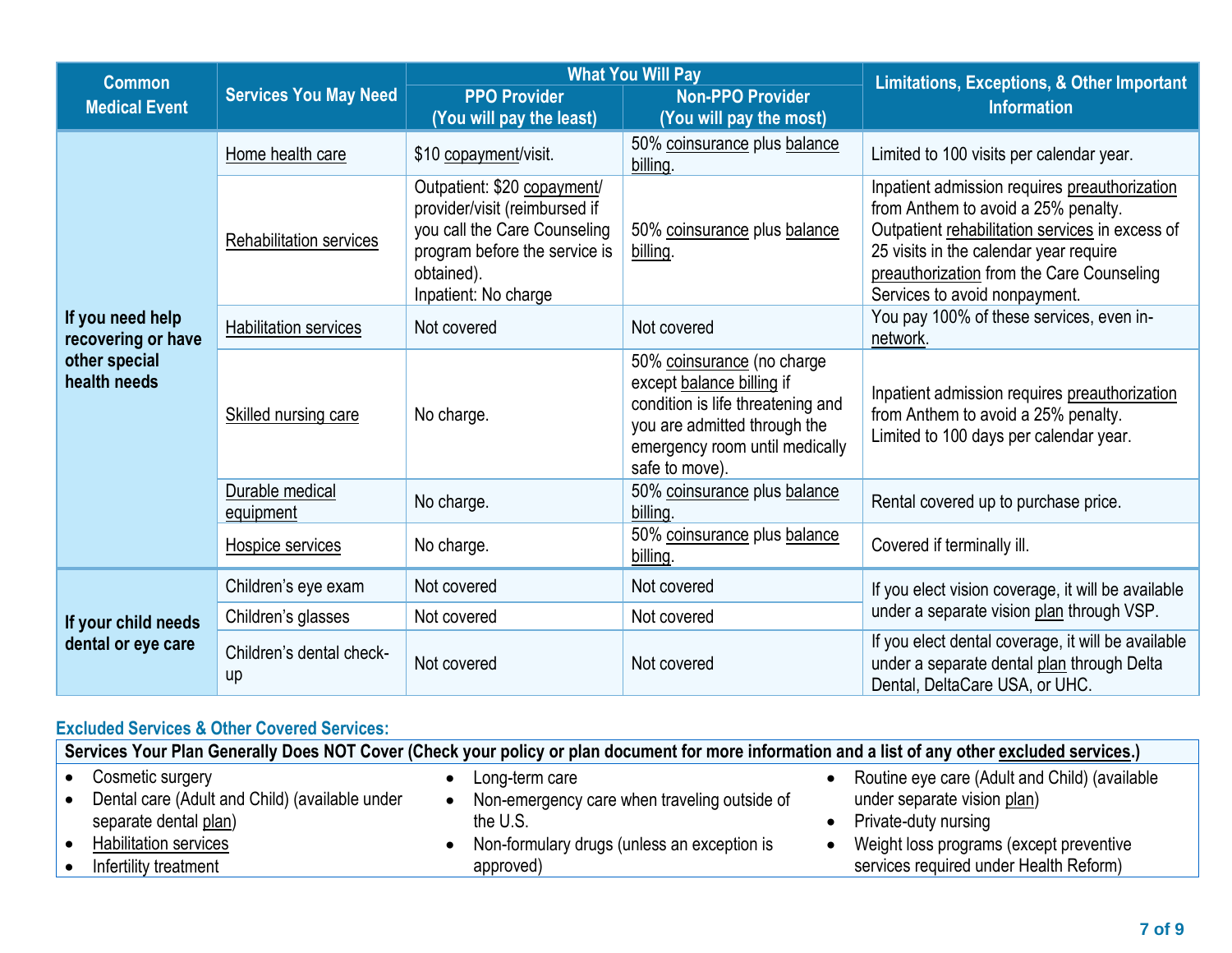## **Other Covered Services (Limitations may apply to these services. This isn't a complete list. Please see your plan document.)**

- Acupuncture (up to 25 visits/year)
- Bariatric Surgery (preauthorization is required)
- Hearing aids (limited to \$800/device/ear every 48 months) • Routine foot care (for insulin dependent diabetics)
- Chiropractic care (up to 25 visits/year)

Your Rights to Continue Coverage: There are agencies that can help if you want to continue your coverage after it ends. The contact information for those agencies is: the Department of Labor's Employee Benefits Security Administration at 1-866-444-EBSA (3272) or [www.dol.gov/ebsa/healthreform.](file:///C:/NRPortbl/EAST/JLH/www.dol.gov/ebsa/healthreform) Other coverage options may be available to you too, including buying individual insurance coverage through the Health Insurance Marketplace. For more information about the Marketplace, visit www.HealthCare.gov or call 1-800-318-2596.

Your Grievance and Appeals Rights: There are agencies that can help if you have a complaint against your plan for a denial of a claim. This complaint is called a grievance or appeal. For more information about your rights, look at the explanation of benefits you will receive for that medical claim. Your plan documents also provide complete information to submit a claim, appeal, or a grievance for any reason to your plan. For more information about your rights, this notice, or assistance, contact: The Trust Fund Office at 1-800-922-9902. You may also contact the Department of Labor's Employee Benefits Security Administration at 1-866-444-EBSA (3272) or [www.dol.gov/ebsa/healthreform.](file:///C:/NRPortbl/EAST/JLH/www.dol.gov/ebsa/healthreform)

## **Does this plan provide Minimum Essential Coverage? Yes**

If you don't have Minimum Essential Coverage for a month, you'll have to make a payment when you file your tax return unless you qualify for an exemption from the requirement that you have health coverage for that month.

## **Does this plan meet the Minimum Value Standards? Yes**

If your plan doesn't meet the Minimum Value Standards, you may be eligible for a premium tax credit to help you pay for a plan through the Marketplace.

## **Language Access Services:**

Spanish (Español): Para obtener asistencia en Español, llame al 1-800-922-9902. Tagalog (Tagalog): Kung kailangan ninyo ang tulong sa Tagalog tumawag sa 1-800-922-9902. Chinese (中文): 如果需要中文的帮助,请拨打这个号码 1-800-922-9902. Navajo (Dine): Dinek'ehgo shika at'ohwol ninisingo, kwiijigo holne' 1-800-922-9902.

––––––––––––––––––––––*To see examples of how this plan might cover costs for a sample medical situation, see the next section.–––––––––––*–––––––––––